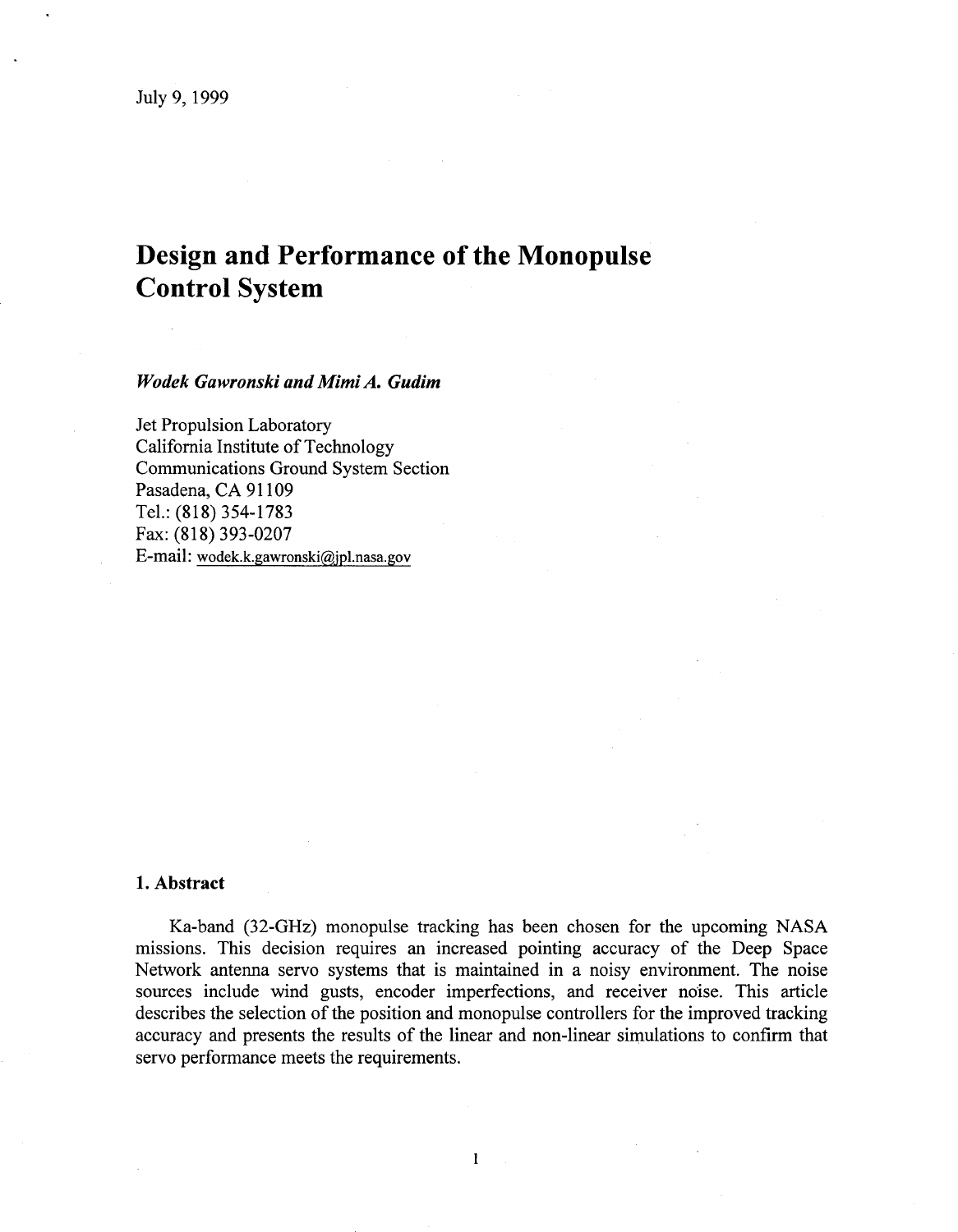# **Design and Performance of the Monopulse Control System**

**W. Gawronski' and** M. **A. Gudim'** 

Ka-band *(32-GHz)* monopulse tracking has been chosen for the upcoming **NASA**  missions. This decision requires an increased pointing accuracy of the Deep Space Network antenna servo systems that are maintained in a noisy environment. The noise sources include wind gusts, encoder imperfections, and Block V Receiver (BVR) noise. This article describes the selection of the position *and* monopube controllers for the improved tracking accuracy and presents the results of the linear and nonlinear simulations to confirm that servo performance meets the requirements.

### **1. Introduction**

..

The requirement of a 1.54-mdeg mean radial pointing error (1.23-mdeg rms error in elevation and crosselevation) imposes new demands on the properties of the beam-waveguide (BWG) antenna position servo. The servo should have an expanded bandwidth of 1 Hz and improved disturbance rejection properties. This is achieved with the implementation of the high-gain linear, quadratic, Gaussian (LQG) controllers (linear system, quadratic performance index, Gaussian-noise), as reported in [l]. This article presents the selection of the monopulse controller and analyzes the monopulse tracking errors in a noisy environment. In the simulations, we made an effort to reflect as closely as possible the real antenna environment. For example, the antenna model was derived from the field test data using the system identification procedure; encoder error disturbances, servo noise, and wind gusts were obtained from the field data; and Block V Receiver (BVR) noise was obtained as a tracking-loop jitter derived from the phase-locked loop equations.

### **II. Selecting the Monopulse Controller**

In this section, the monopulse controller is selected, and the properties of the monopulse closed-loop system are evaluated. The monopulse feedback loop is closed over the antenna position loop (see the block diagram in [Fig. 1](#page-2-0) for the elevation-axis controller). The monopulse control system consists of the antenna position loop model, the monopulse controller, and the monopulse receiver. The latter consists of the feed, the low-noise amplifier, and the BVR. Two monopulse control systems are designed and evaluated: the first one with the proportional and integral (PI) controller in the position loop and the second one with the LQG controller in the position loop.

<sup>&</sup>lt;sup>1</sup> Communications Ground Systems Section.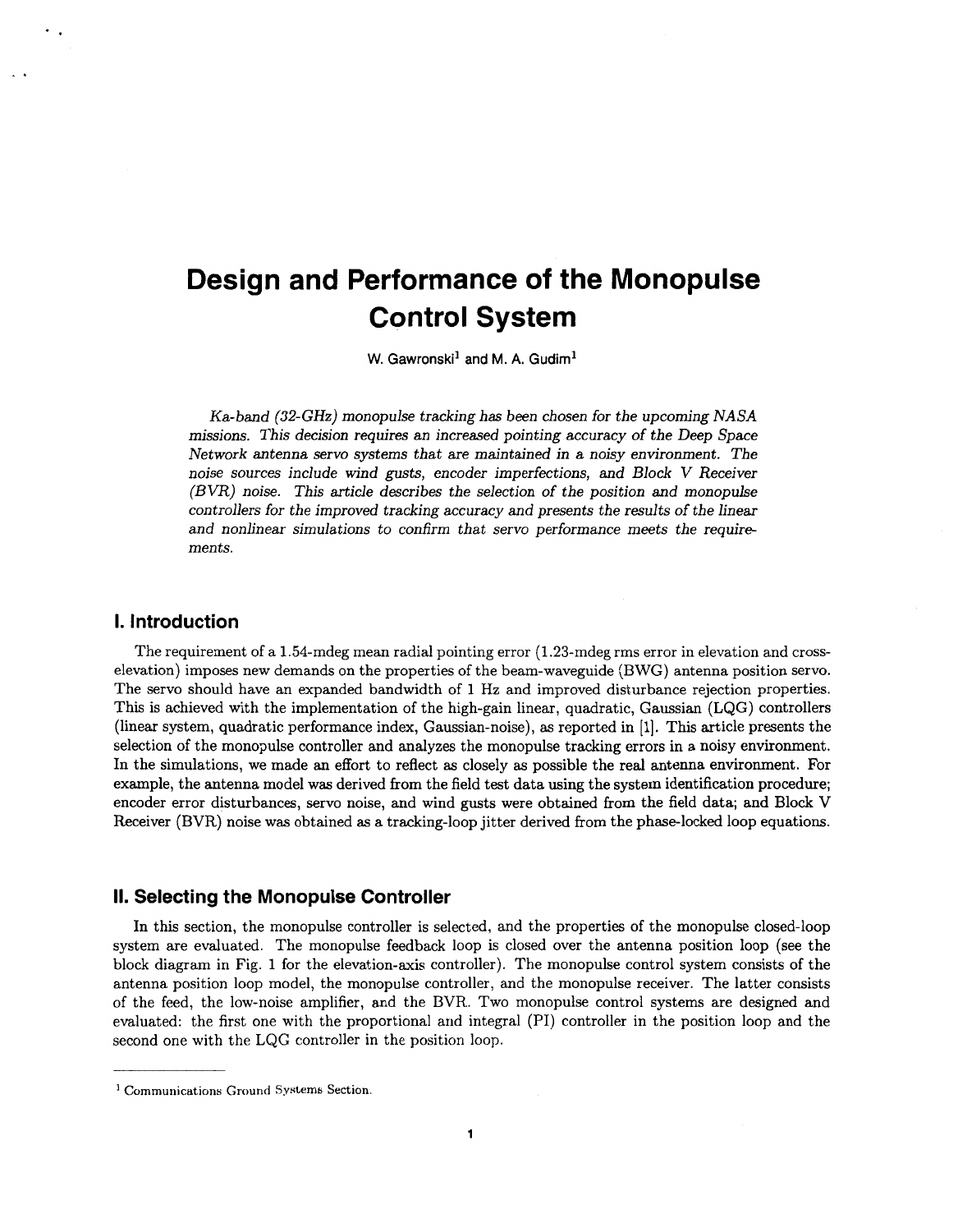<span id="page-2-0"></span>

In the design process, the following conditions were assumed:

- (1) Azimuth and control loops are independent. This was confirmed analytically and in the field (see  $[2]$  and  $[1]$ ).
- (2) The antenna elevation position is 10 deg; thus, the azimuth and the cross-elevation errors are approximately the same.
- (3) The receiver sensitivity function,  $\gamma$ , is constant; that is,  $\gamma(\theta, \varphi) = 70.6 \text{ V/V/deg}$ , where  $\theta$  and  $\varphi$  are the magnitude and phase of the pointing error.
- (4) Noises in elevation and cross-elevation channels are independent.

The properties of the monopulse loop depend on the properties of the position loop. The magnitudes and phases of the position-loop transfer functions are shown in Figs. 2 and 3 (solid lines). In order to meet the tracking requirements, the position loop was designed such that its transfer function for low frequencies (up to the frequency denoted  $f_o$ ) is approximately equal to 1. The frequency  $f_o$  is called a bandwidth, and for the PI controller,  $f_o = 0.1$  Hz, and for the LQG controller,  $f_o = 1.0$  Hz. For frequencies higher than  $f_o$ , the position-loop transfer function rolls off, although it contains resonance



Fig. 2. The transfer function of the PI position control loop: (a) magnitude and (b) phase.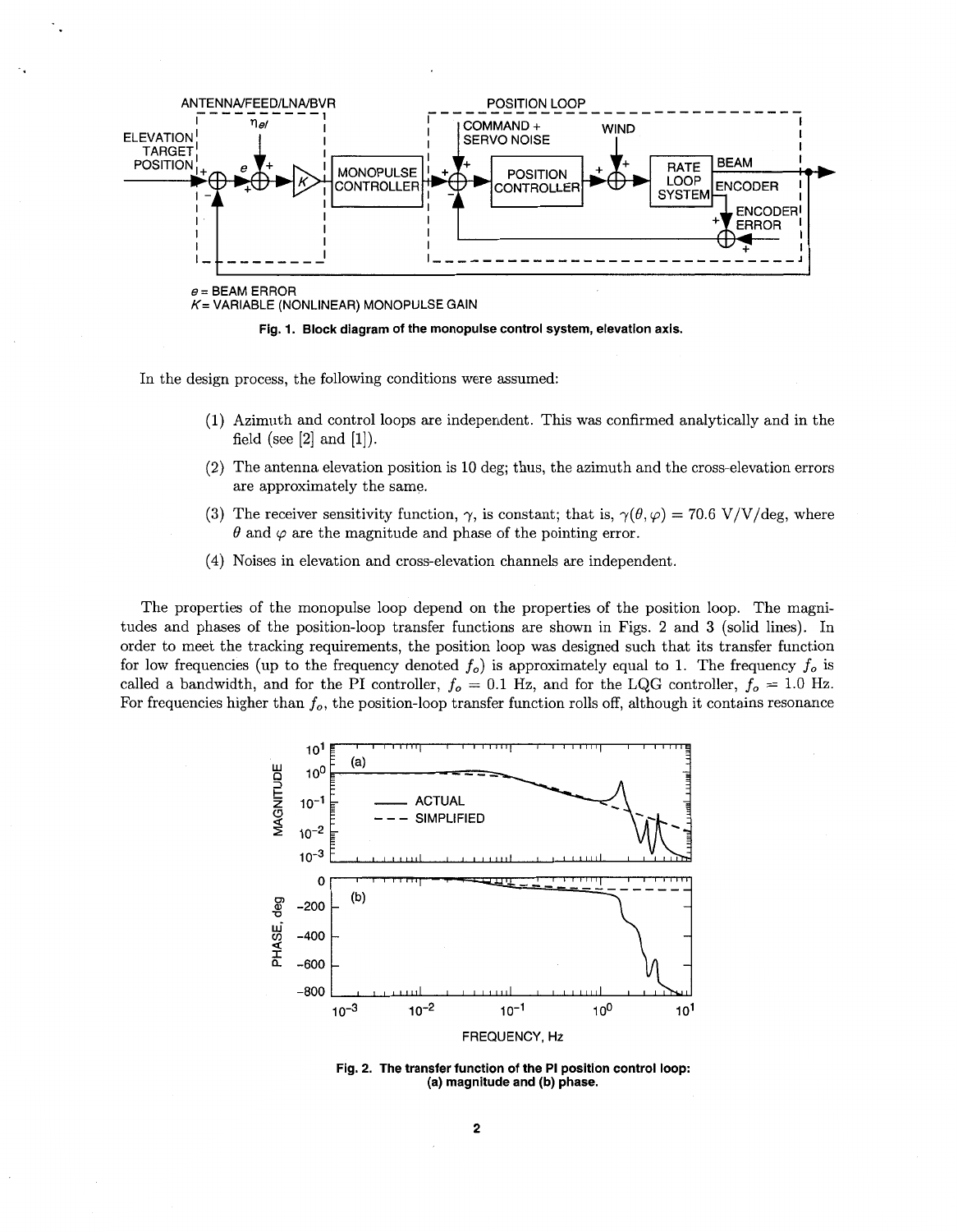

**Fig. 3. The transfer function of the LQG position control loop: (a) magnitude and (b) phase.** 

peaks that reflect the antenna flexible deformations. For monopulse design purposes, the peaks are ignored, and the high-frequency part of the position-loop transfer function can be approximated with the slope of  $-20$  dB/dec. Therefore, for monopulse design purposes, the position loop is approximated with the first-order transfer function rmations. For monopy<br>
osition-loop transfer full<br>
lse design purposes, the<br>  $G(s) = \frac{1}{1+Ts}$ 

$$
G(s) = \frac{1}{1+Ts} \tag{1}
$$

It has a unit gain and the time constant reciprocal to the bandwidth,  $T = 1/(2\pi f_o)$ . The time constant is different for the PI and LQG controllers, namely,  $T = 1.592$  s for the PI system and  $T = 0.159$  s for the LQG system. The magnitudes and phases of the transfer functions of the simplified models are shown in [Figs.](#page-2-0) **2** and **3** (dashed lines).

Based on the above model, the controller is designed. It includes the determination of its transfer function and the tracking and disturbance rejection properties.

#### **A. Selecting the Transfer Function of the Monopulse Controller**

In this subsection, the transfer function  $F(s)$  of the monopulse controller is determined. The block diagram of the simplified monopulse control system is presented in [Fig.](#page-4-0) 4. In this diagram,  $\alpha$  denotes the target location, y is the beam position, e is beam error, and *r* is the command (or predict). Denote the transfer functions from  $\alpha$  to y by *H*, those from *r* to y by  $H_r$ , and the transfer function of the position loop by G. From Fig. **4,** we obtain

$$
H(s) = \frac{y(s)}{\alpha(s)} = \frac{GF}{1 + GF}
$$
  

$$
H_r(s) = \frac{y(s)}{r(s)} = \frac{G}{1 + GF}
$$
 (2)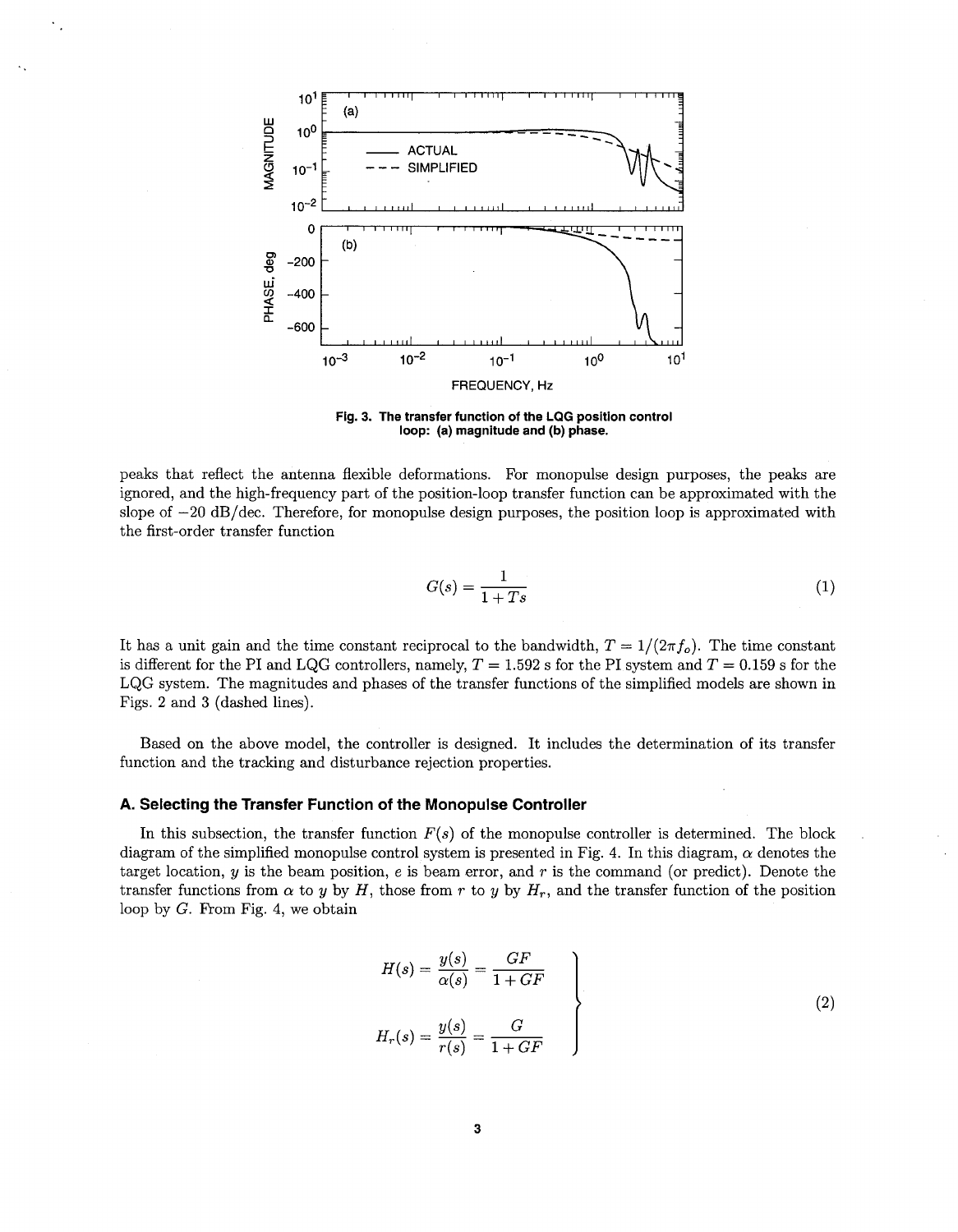

**Fig. 4. A simplified block diagram of the monopulse control system.** 

<span id="page-4-0"></span>Using the plant transfer function  $G(s)$  as in Eq. (1), we arrive at

$$
H(s) = \frac{F(s)}{1 + Ts + F(s)}
$$
  
\n
$$
H_r(s) = \frac{1}{1 + Ts + F(s)}
$$
\n(3)

The controller transfer function  $F(s)$  is determined by shaping the tracking properties of the monopulse system,  $H(s)$ . For good tracking properties, it is required that the magnitude of the transfer function within the bandwidth  $0 \leq \omega \leq 1/T$  be equal to 1, i.e.,

$$
|H(\omega)| = 1, \quad 0 \le \omega \le \frac{1}{T}
$$
 (4a)

Erom Eq. **(3),** it follows that the above condition is satisfied for

$$
|F| >> 1, \quad 0 \le \omega \le \frac{1}{T} \tag{4b}
$$

On the other hand, outside the bandwidth, for  $\omega > 1/T$  it is required that

$$
|H| \to 0, \quad \omega > \frac{1}{T} \tag{5a}
$$

From Eq. **(3),** it follows that the above condition is satisfied for

$$
|F| \to 0, \quad \omega > \frac{1}{T} \tag{5b}
$$

Finally, for a reasonable stability margin, the roll-off rate of *F* at the crossover frequency should be 20 dB/dec (see **[3,** p. 251).

It is easy to see that the transfer function of an integrator

$$
F(s) = \frac{k}{s} \tag{6}
$$

satisfies all of the above conditions. Thus, an integrator is chosen as a monopulse controller. Its gain,  $k$ , was chosen to obtain acceptable tracking properties. Namely,  $k = 0.75$  was determined for the PI position-loop system and  $k = 1.0$  for the LQG position-loop system. The selection was backed with extensive simulations of the tracking properties of the closed-loop system.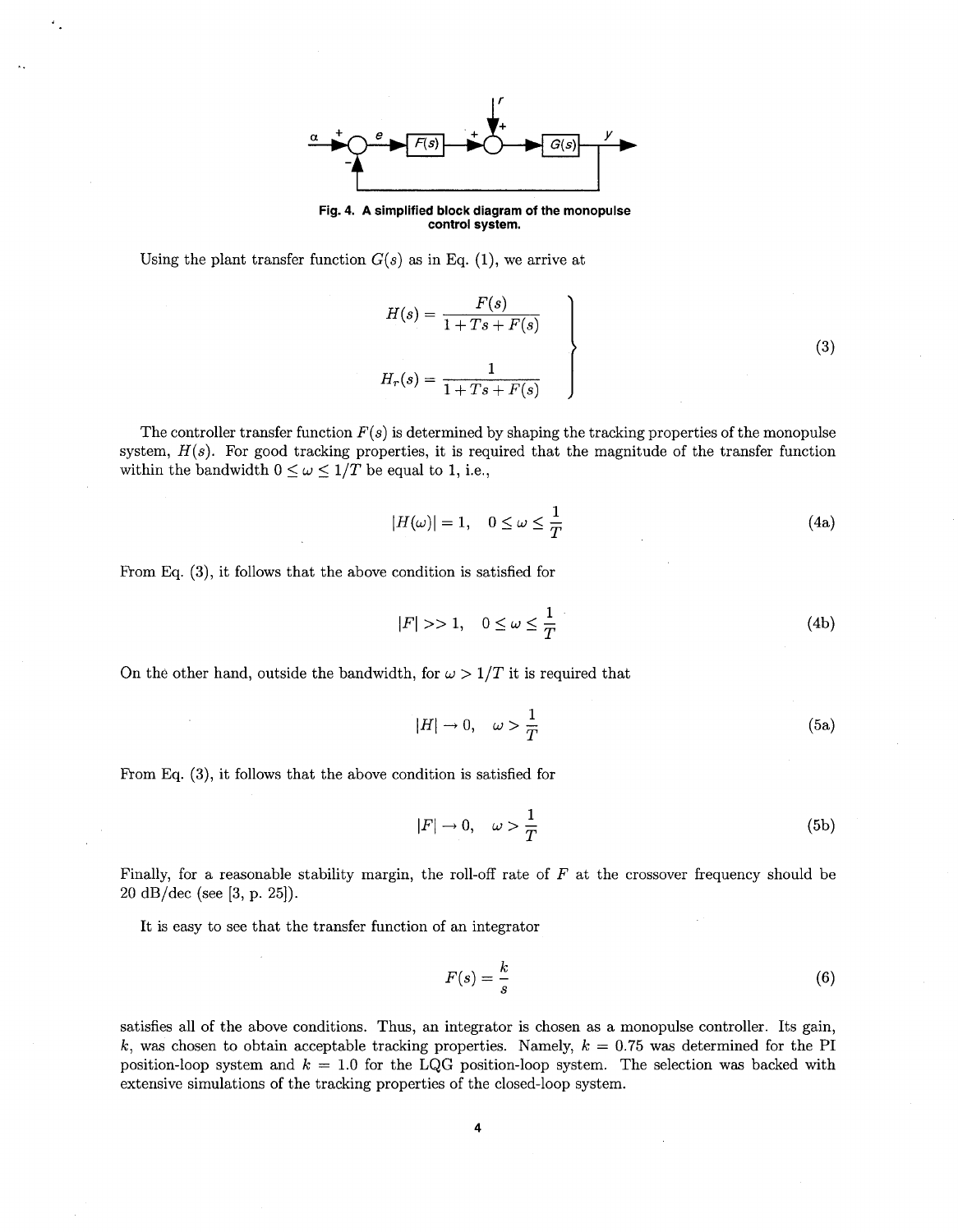#### <span id="page-5-0"></span>**B. Comparison of the Simplified and Full-Order Monopulse Control Systems**

Introducing Eq.  $(6)$  to Eq.  $(2)$ , one obtains the closed-loop transfer function  $H(s)$  of the second order:

$$
H(s) = \frac{\omega_o^2}{s^2 + 2\zeta\omega_o s + \omega_o^2}
$$
\n<sup>(7)</sup>

where  $\omega_o = \sqrt{k/T}$  and  $\zeta = 1/(2\sqrt{kT})$ . The monopulse closed-loop parameters are compared in Table 1.

| Controller | T, s  | $k, s^{-1}$ | $\omega_o,$<br>rad/s | fo,<br>Hz |      |
|------------|-------|-------------|----------------------|-----------|------|
| РI         | 1.592 | 0.75        | 0.69                 | 0.11      | 0.46 |
| LQG        | 0.159 | $1.0\,$     | 2.51                 | 0.40      | 1.25 |

**Table 1. Monopulse closed-loop parameters.** 

The plots of the simplified (dashed line) and full-order (solid line) transfer functions of the monopulse closed-loop system are shown in Fig. **5** (with the PI position controller) and [Fig. 6](#page-6-0) (with the LQG position controller), showing satisfactory coincidence. Note that the monopulse system with the PI controller is narrowbanded  $(f<sub>o</sub> = 0.11 Hz)$  and underdamped (the damping ratio is smaller than the critical one,  $\zeta = 0.46 < \zeta_{\text{critical}}$ , where  $\zeta_{\text{critical}} = 0.71$ , while the bandwidth of the monopulse system with the LQG controller is wider  $(f_o = 0.40 \text{ Hz})$  and overdamped (the damping ratio is larger than the critical one,  $\zeta = 1.25 > \zeta_{\text{critical}}$ ). Thus, the monopulse system with the PI position loop exhibits overshoot and longer settling time in the step response, while the monopulse system with the LQG position loop has no overshoot and a shorter settling time.

Within the bandwidth, the simplified and the full-order system show good coincidence in terms of the properties used in the controller design and stability analysis. However, only the full-order system can give reliable error estimates of the pointing errors with the required precision.



**Fig. 5. The transfer function of the monopulse control system with the PI position control loop: (a) magnitude and (b) phase.**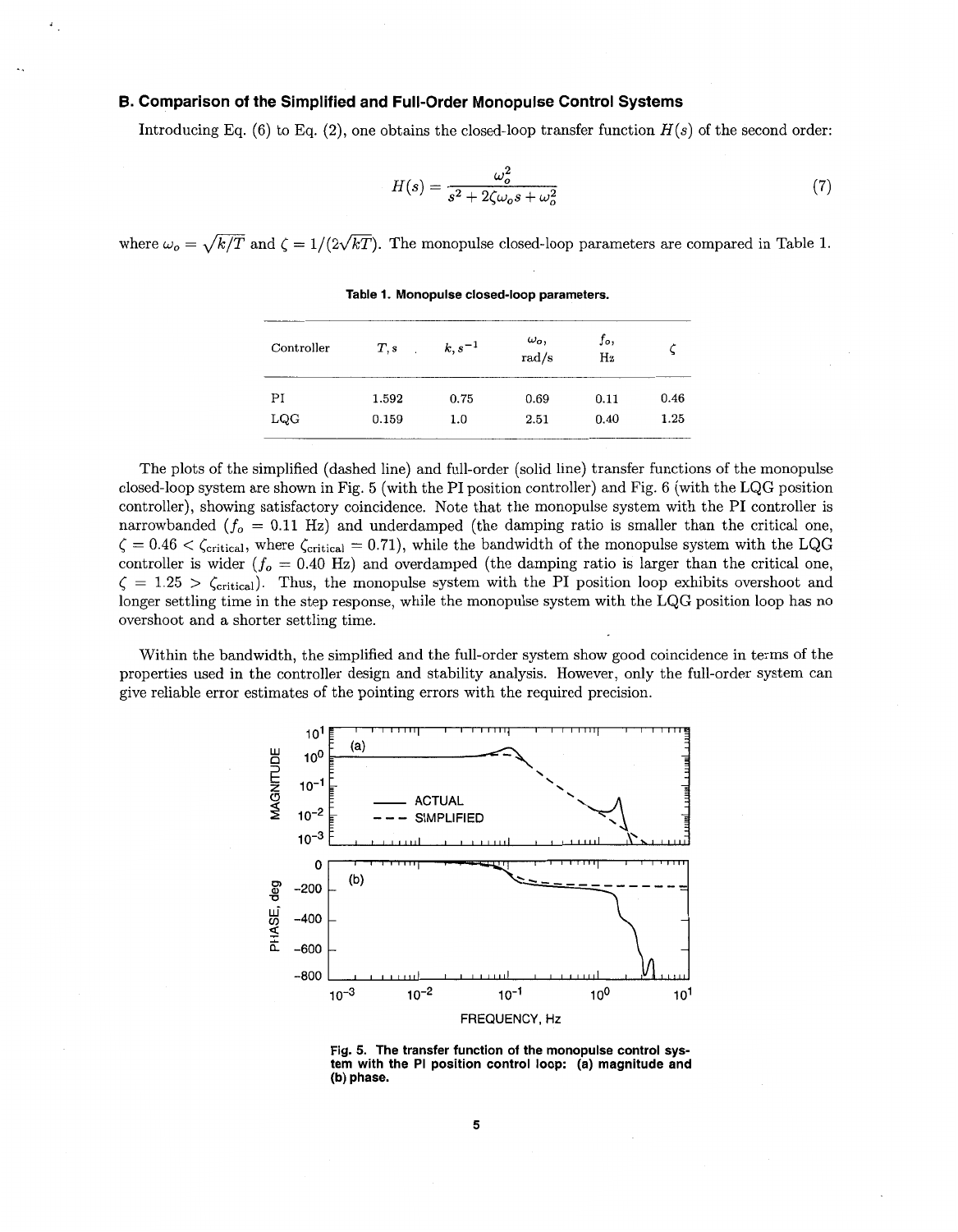<span id="page-6-0"></span>

Fig. 6. The transfer function of the monopulse control system with the LQG position control loop: (a) magnitude and (b) phase.

#### C. Disturbance-Rejection Properties

Note first that the transfer function  $H_r(s)$  from the command to the encoder also is the transfer function from the encoder disturbances to the encoder. It describes the system disturbance rejection properties and can be obtained by introducing Eq.  $(6)$  to the second transfer function in Eq.  $(3)$ :

$$
H_r(s) = \frac{2\zeta\omega_o s}{s^2 + 2\zeta\omega_o s + \omega_o^2} \tag{8}
$$

The plots of this transfer function (dashed line) and of the full-order transfer function (solid line) for the system with the PI controller are compared in Fig.7 and in Fig. 8 for the system with the LQG controller.



Fig. 7. The disturbance transfer function of the monopulse control system with the PI position control loop: (a) magnitude and (b) phase.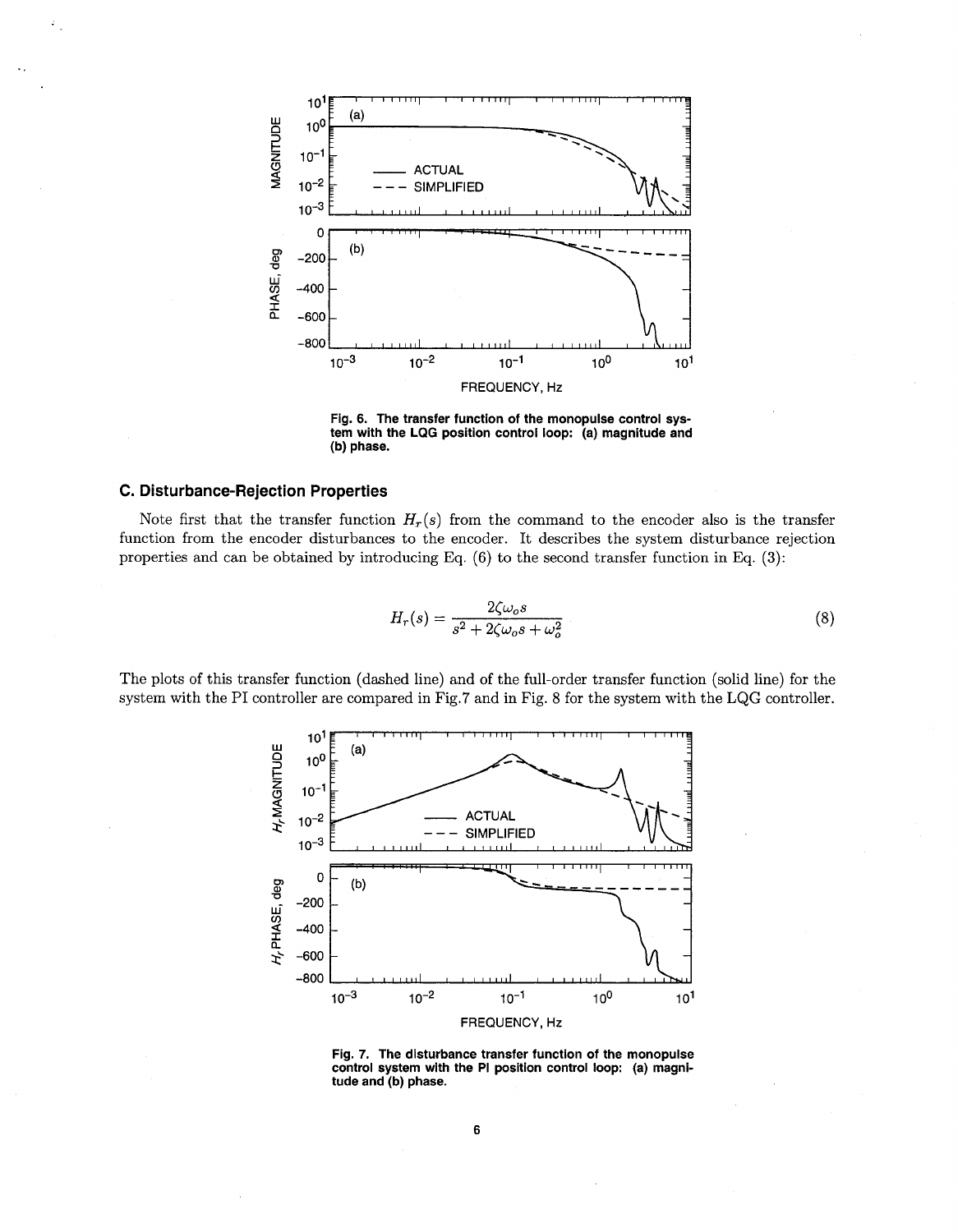<span id="page-7-0"></span>

**Fig. 8. The disturbance transfer function of the monopulse control system with the LQG position control loop: (a) magnitude and (b) phase.** 

These figures show good coincidence within the bandwidth and justify the use of a simplified model for design purposes. They also show that the low- and the high-frequency disturbances are significantly suppressed. However, there is a frequency interval, around 0.1 Hz for the PI system and around 1 Hz for the LQG system, in which the disturbance rejection is not as effective.

The disturbance rejection properties of the PI and LQG system are compared in Fig. 9. In low frequencies up to 0.2 **Hz,** the LQG system is more effective than is the PI system. For higher frequencies, the PI system is more effective, acting as a low-pass filter.

The simplified model of the position-loop system does not include the wind disturbances. These disturbances will be presented with the full-position model only. The plots of the transfer function from the wind gusts input to the encoder output are given in [Fig. 10:](#page-8-0) the solid line for the PI position loop and the dashed line for the LQG position loop. It is easy to see that the monopulse system with the LQG position loop has wind-disturbance rejection properties of an order of magnitude better than has the monopulse system with the PI position loop. This will be illustrated later with the results of the wind gusts simulations.



**Fig. 9. A comparison of the disturbance transfer functions of the monopulse control systems with the PI position control loop and the LQG position control loop.**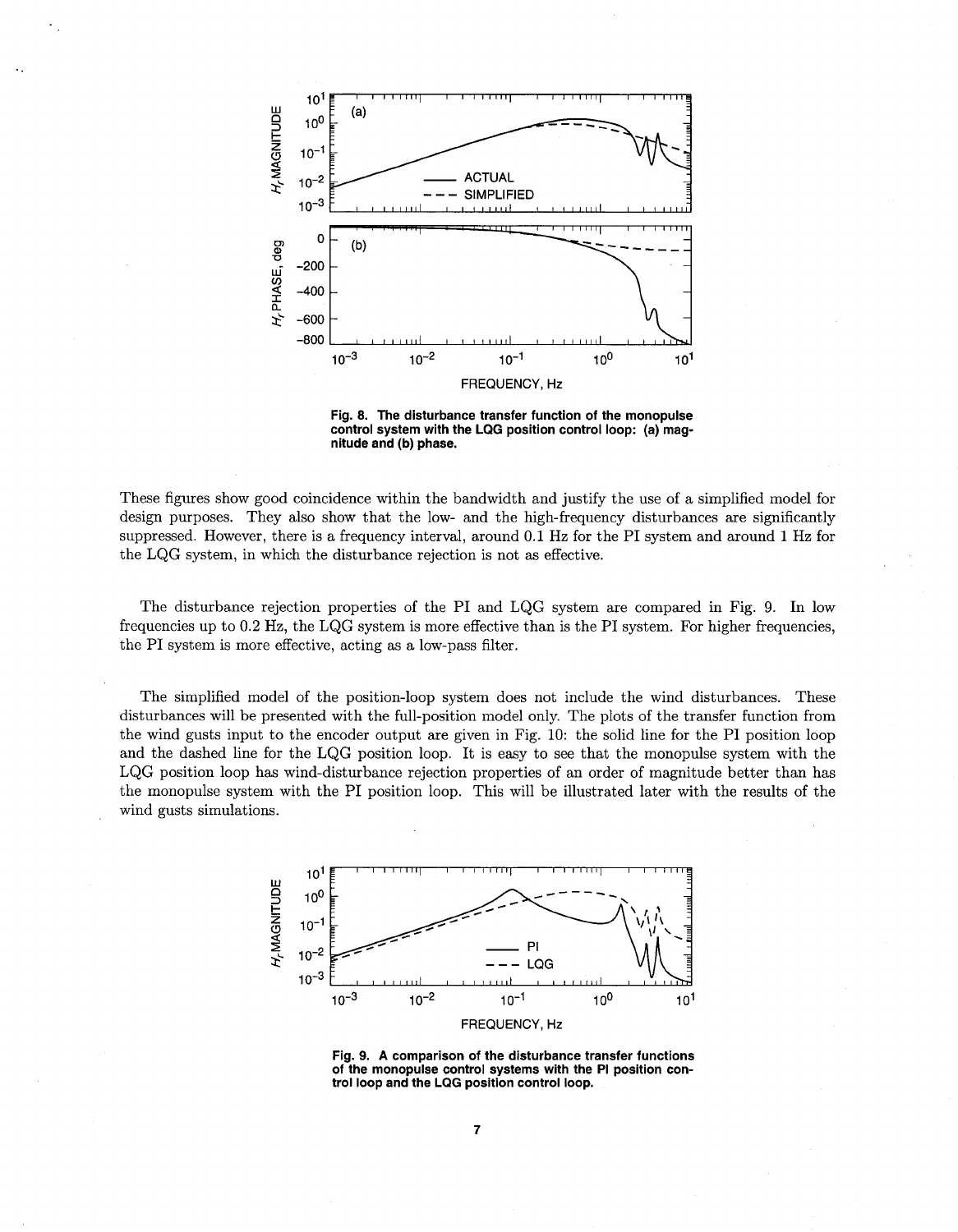<span id="page-8-0"></span>

**Fig. 10. A comparison of the wind transfer functions of the monopulse control systems with the PI position control loop and the LQG position control loop.** 

#### **D. Stability Due to the Gain Variation**

The monopulse gain, *k,* is slowly but significantly varying. Therefore, it is important to check the maximal gain for which the system is stable. The critical gains for which the system is still stable were obtained from simulations and are given in Table 2. For the PI position loop, the critical gains are **8.3** in azimuth and 16.7 in elevation. Since the nominal value of the gain for the PI controller is  $k = 0.75$ , the stability margin is large enough. For the LQG position loop, the critical gains are 5.9 in azimuth and 7.1 in elevation. Since the nominal value of the gain for the LQG controller is  $k = 1.0$ , this is also an acceptable stability margin. However, one has to notice that the LQG controller is the model-based one and that the rate-loop model varies slightly with the antenna elevation angle. These variations mainly impact the azimuth loop, and the stability margins for this loop could be slightly lower than those obtained from the simulations.

The performance under the varied gain is discussed in the next section.

| Axis      | РI   | LQG |
|-----------|------|-----|
| Azimuth   | 8.3  | 5.9 |
| Elevation | 16.7 | 7.1 |
|           |      |     |

#### **Table 2. Critical gains.**

## **111. Performance Simulations: Linear Model**

The full-order model of the antenna, obtained from the field tests and the system identification, is used for the monopulse closed-loop performance evaluation. The following disturbances were used in the simulations:

- (1) The 25 km/h wind gusts. The wind-disturbance model was taken from the field-measured data (see [4]). Typically, wind disturbances of 25 km/h in the PI position-loop system cause a 0.18-mdeg azimuth encoder error and a 2.0-mdeg elevation encoder error (standard deviation).
- (2) The servo noise, generated by the white-noise input. This noise generates encoder jitters of about 0.1-mdeg standard deviation.2

Observations by L. Alvarez, Communications Ground Systems Section, Jet Propulsion Laboratory, Pasadena, California.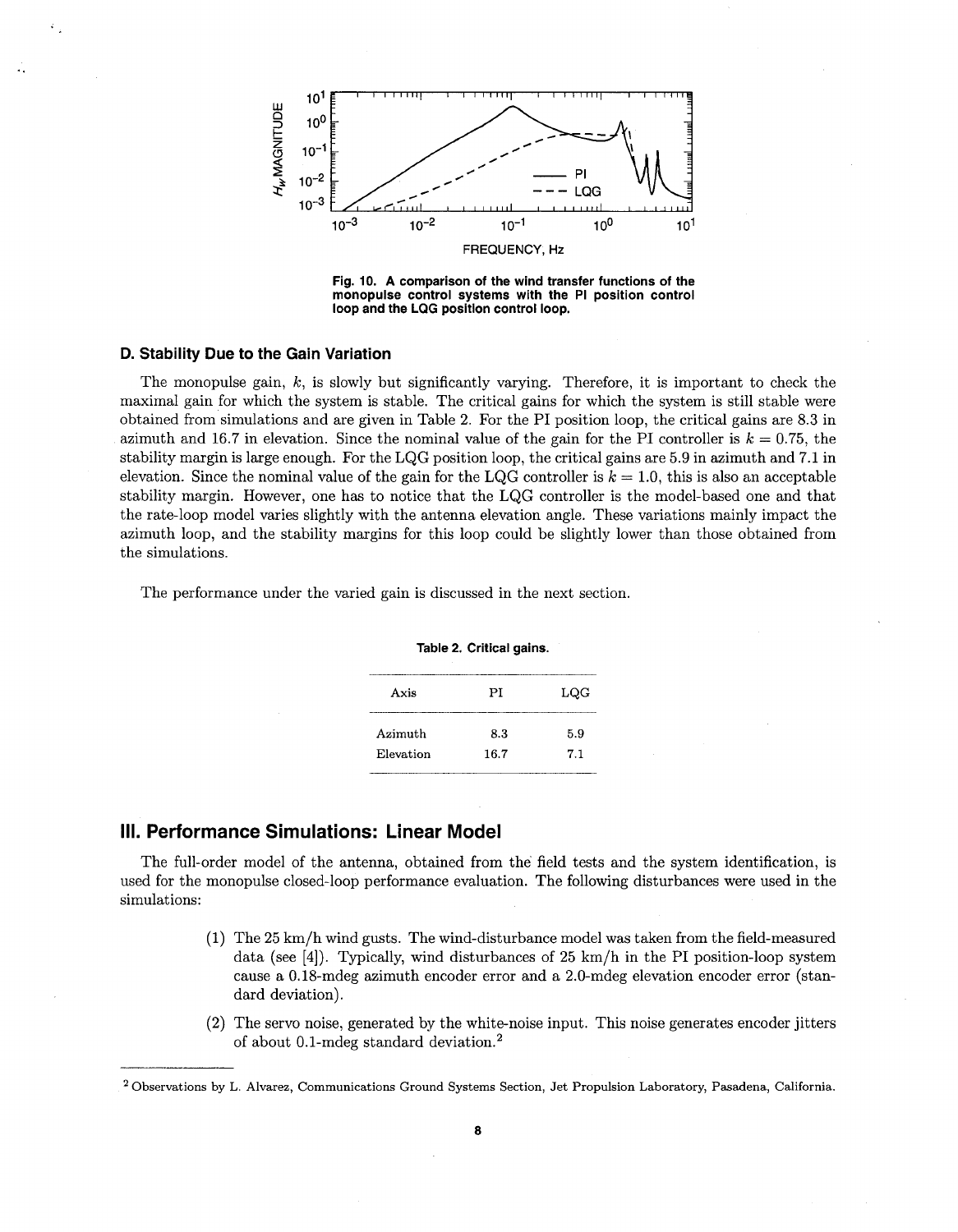- (3) The azimuth encoder errors3 (see Fig. 11, solid line). It consists of the radial run-out error, jitters, and rapid changes due to the gaps between the encoder segments.
- (4) The BVR noise. It is a white noise of 1-mdeg standard deviation.<sup>4</sup>

The performance of the monopulse closed-loop system is characterized by the step response settling time and overshoot and by the transfer function bandwidth. The step responses for the nominal gains are given in Fig. 12; the transfer functions were presented earlier in [Figs. 5](#page-5-0) and 6. Settling time, overshoot, and bandwidth are summarized in Figs. 13(a), 13(b), and 13(c) (azimuth) and in Figs. 13(d), 13 (e), and 13 (f) (elevation) for the nominal gain (l), for the reduced gain (0.5 of the nominal one), and for increased gains (2 and 4 times the nominal gain). The LQG controller has wider bandwidth, smaller settling time, and smaller overshoot as compared with the PI-controller performance.



**Fig. 11. Encoder and monopulse errors of the: (a) PI control system and (b) LQG control system.** 



**As** measured and reported by D. Strain, Communications Ground Systems Section, Jet Propulsion Laboratory, Pasadena, California.

<sup>\*</sup> **As** reported by M. Gudim, Communications Ground Systems Section, Jet Propulsion Laboratory, Pasadena, California.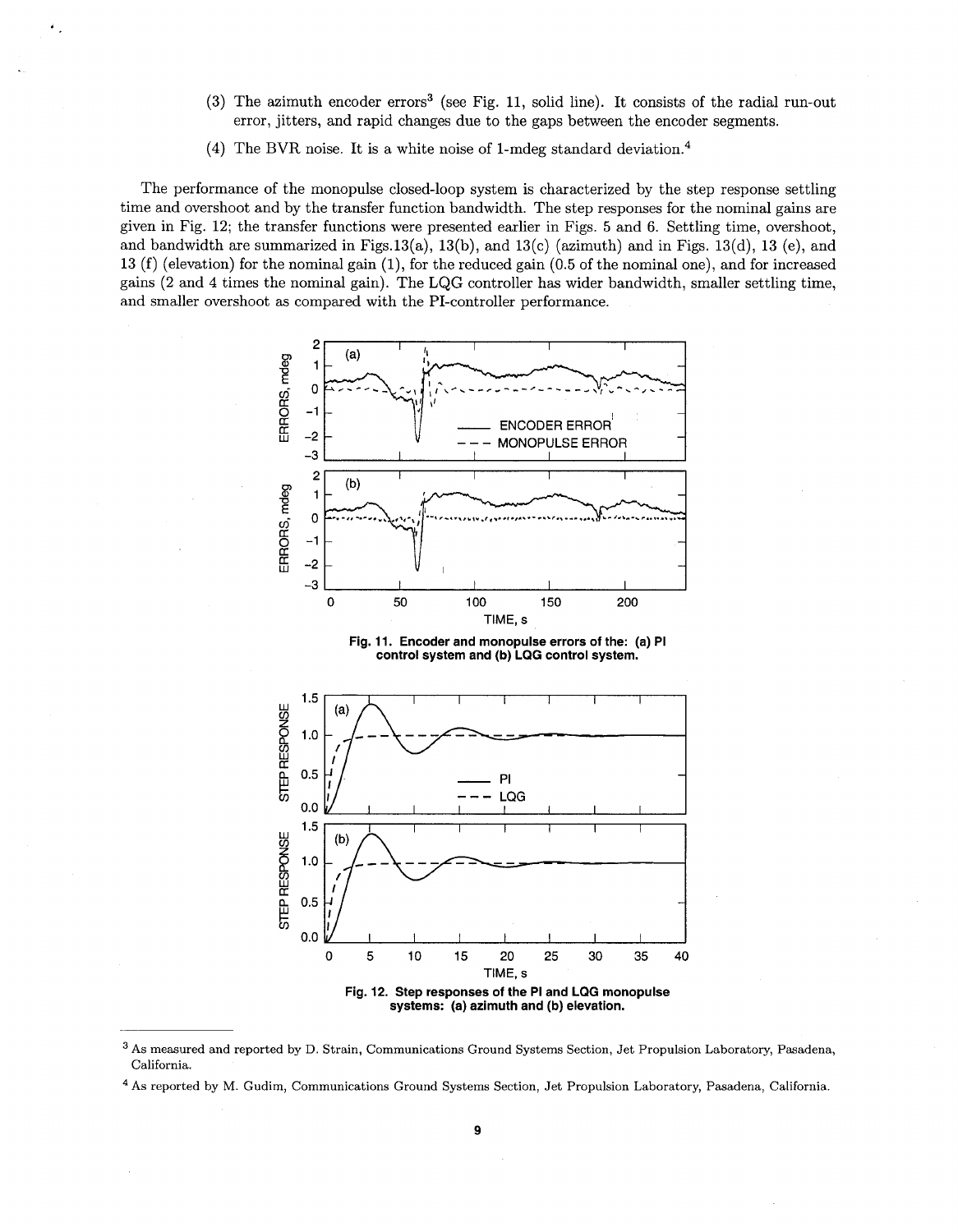

<span id="page-10-0"></span>**Fig. 13. Monopulse system performance for varied gains: (a) azimuth settling time, (b) azimuth overshoot, (c) azimuth bandwidth, (d) elevation settling time, (e) elevation overshoot, and (f) elevation bandwidth.** 

The results of pointing simulations due to each of the above-mentioned disturbances are given in [Fig. 14,](#page-11-0) and the total errors are provided in Fig. 15 (solid line for the LQG and dashed line for the PI). They are obtained for the nominal monopulse gains  $(k = k_{nom},$  where  $k_{nom} = 0.75$  for the PI controller and  $k_{nom} = 1.0$  for the LQG controller). The simulations also were performed for the varying gain,  $k = \alpha k_{nom}$ , i.e. for the reduced gain  $(\alpha = 0.5)$  and for increased gains  $(\alpha = 2 \text{ and } \alpha = 4)$ . The figures show that the elevation monopulse system with the PI controller does not meet the requirements, since the total error is 1.23 mdeg for the nominal gain. The bulk of this error is due to wind gusts. However, the LQG controller suppresses the wind disturbances enough to meet the requirements (see [Figs. 14](#page-11-0) and 15).

# **IV. Performance Simulations: Nonlinear Model**

The monopulse pointing-error model combines the antenna, feed, low-noise amplifier, and BVR. This model is a nonlinear one, and the elevation and cross-elevation errors are not independent. The nonlinear monopulse pointing-error detector is incorporated into the control system model. The combined control system model that includes both axes and the nonlinear monopulse model is shown in Figs. 16(a) and 16 (b). It consists of the antenna rate loop model, the position controller, the monopulse controller with variable gain k, the monopulse sum  $g(\theta, \phi)$  and difference  $h(\theta, \phi)$  functions, the BVR monopulse processing block, and the conversion block of elevation and cross-elevation errors into elevation and azimuth errors ( $\theta$  and  $\varphi$  are the magnitude and phase of the error, respectively). This model includes the following signals: encoder errors, commands, servo noise, wind disturbances, and main and error signal noises. The finite null depth of the detector function was modeled by adding a coherent signal to the difference pattern  $h(\theta, \phi)$ . The imbalance between the main and the error channels was modeled by adding phase error  $\Delta\phi_{calib}$ . BVR noises (noises in error detection),  $\eta_{el}$  and  $\eta_{rel}$ , and the receiver demodulation noise,  $\eta_{\phi_c}$ , were added to the BVR monopulse processing block.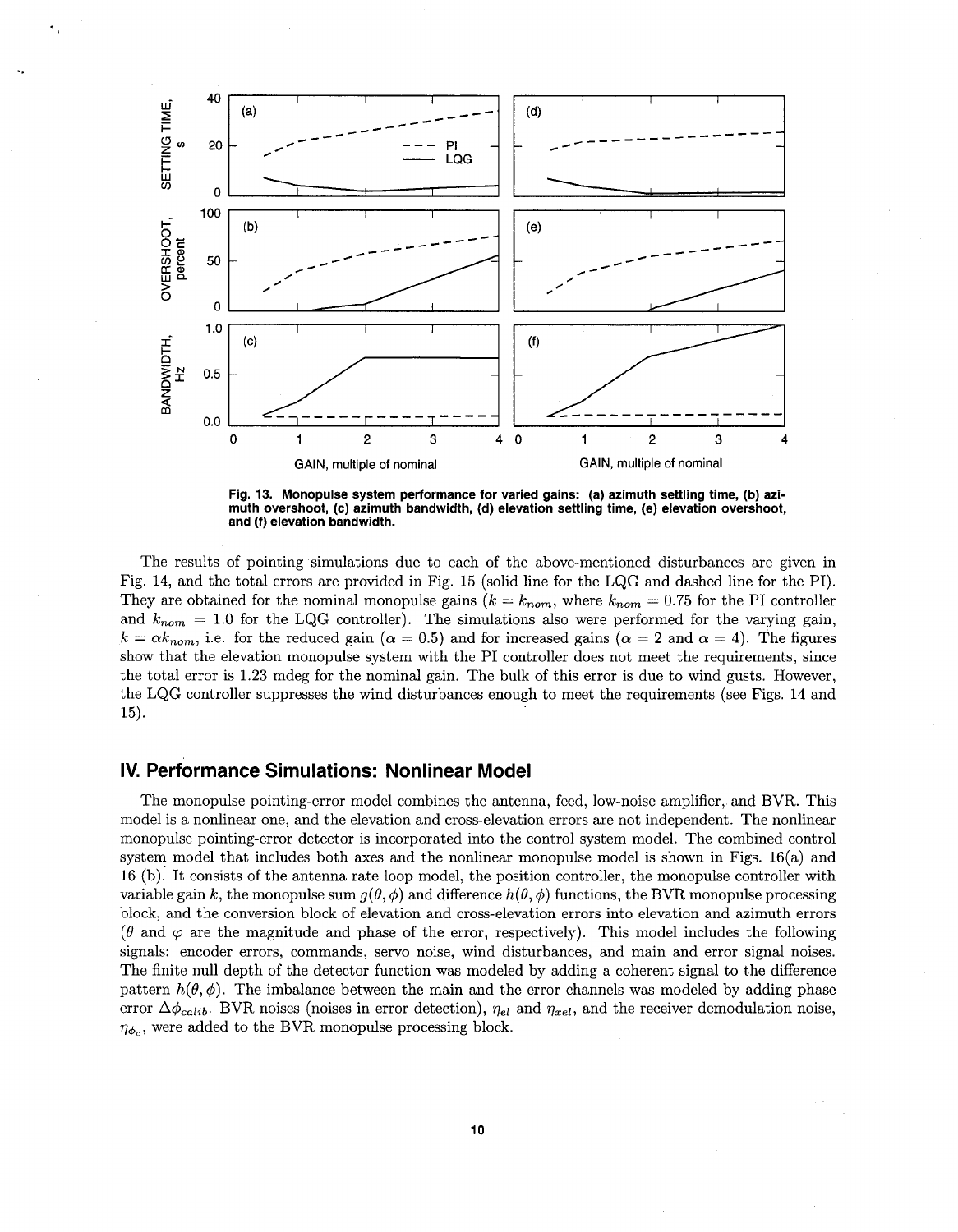<span id="page-11-0"></span>

Fig. 14. Monopulse system errors under various disturbances: (a) azimuth 25-km/h wind, **(b) azimuth servo noise, (c) azimuth BVR noise, (d) azimuth encoder error, (e) elevation 25-kmh wind, (f) elevation servo noise, and (9) elevation BVR noise.** 



**Fig. 15. Monopulse system error under total disturbances: (a) azimuth and (b) elevation.** 

The block diagram of the monopulse pointing-error detector is shown in Fig. 16(b). This nonlinear device transforms the azimuth and elevation pointing error into the elevation and cross-elevation pointing error. It consists of the converter of azimuth and elevation angles into  $\theta$  and  $\phi$  parameters, nonlinear functions  $g(\theta, \phi)$  and  $h(\theta, \phi)$ , and other nonlinear functions [such as  $\sqrt{(\cdot)}$ , sin( $\cdot$ ), and cos( $\cdot$ )]. The detector functions  $g(\theta, \phi)$  and  $h(\theta, \phi)$  are shown in Figs. 17(a) and 17 (b) for the 15-dB signal-to-noise ratio (SNR). They depend on the size of the null depth. Additionally, the detector model consists of disturbances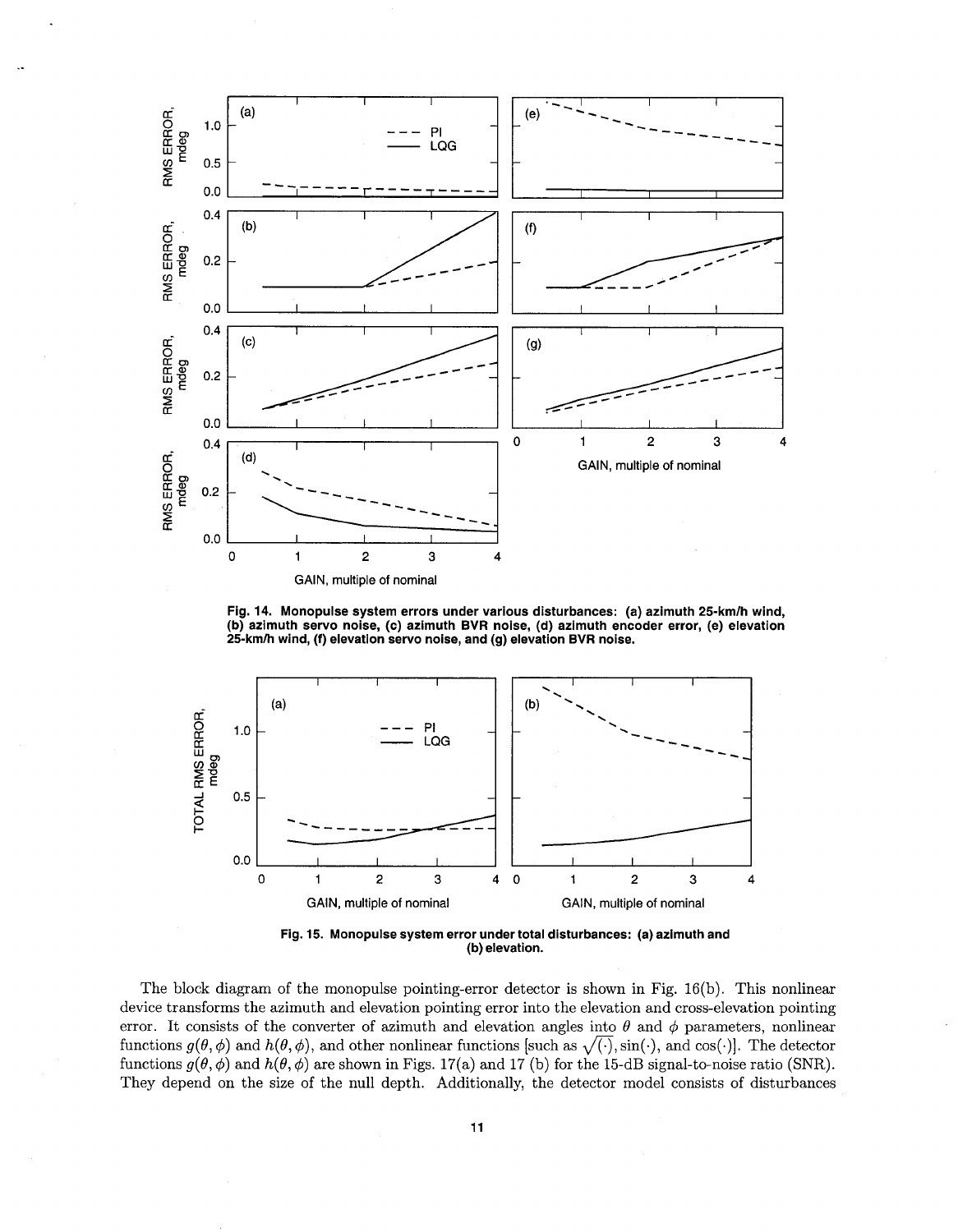<span id="page-12-0"></span>

Fig. 16. Block diagrams of (a) the nonlinear monopulse control model and (b) the monopulse pointing model detector.



Fig. 17. The detector functions for an SNR of 15: (a)  $g$  and (b)  $h$ .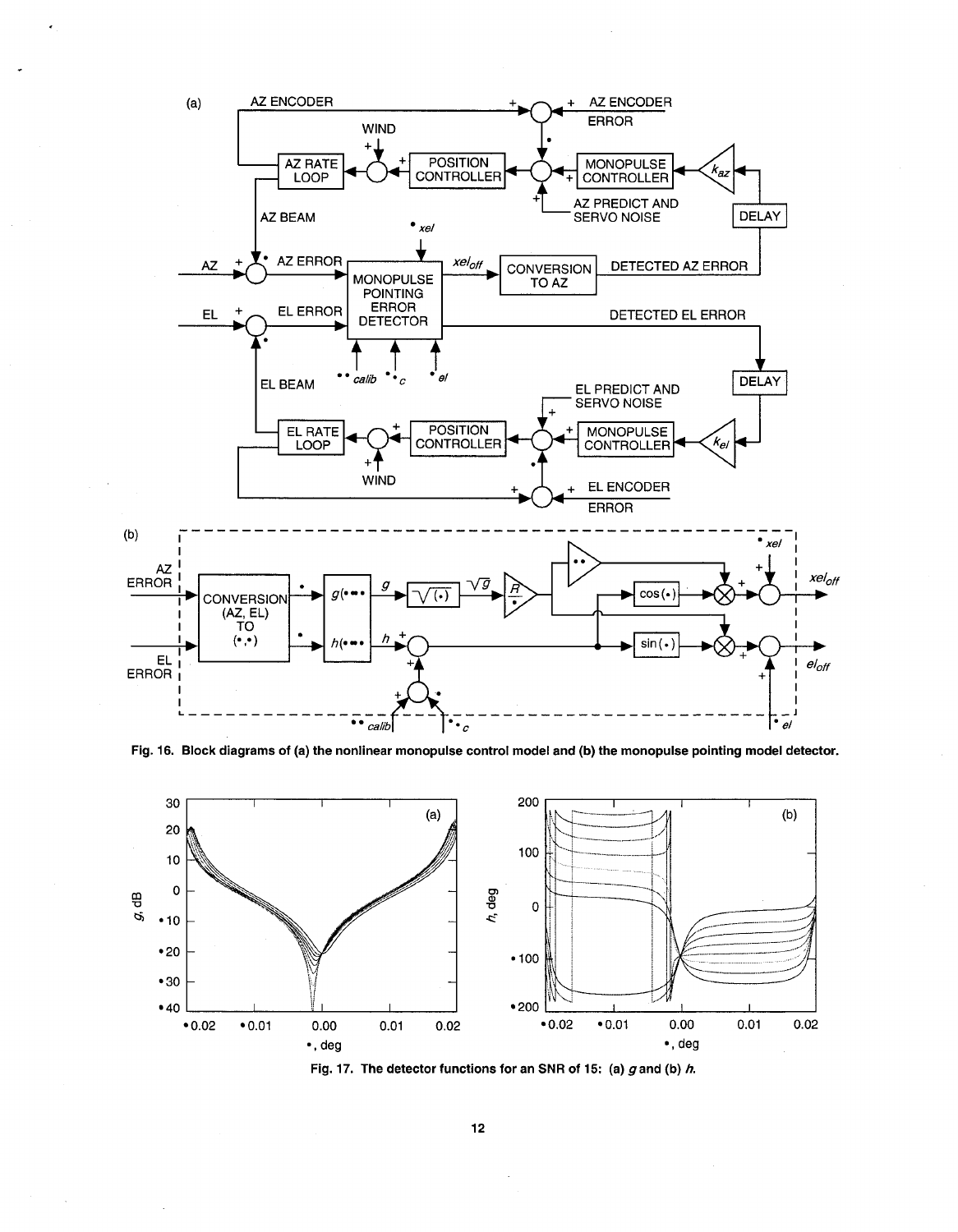and noises that represent its imperfections or environmental interactions-namely, the boresight shift,  $\Delta\phi_{calib}$ ; the BVR noise,  $\eta_{el}$  and  $\eta_{rel}$ ; and the receiver demodulation noise,  $\eta_{\phi}$ . The detector couples azimuth and elevation error; therefore, the errors cannot be determined separately. In consequence, the nonlinear control system model combines azimuth and elevation loops together, as in Fig. 16(a). This model includes, besides the detector, converters from the cross-elevation, elevation coordinates to azimuth, elevation coordinates, time delays (of 0.1 s), variable loop gains  $k_{az}$  and  $k_{el}$ , monopulse controllers, position controller (LQG), and azimuth and elevation rate loop models. This closed-loop system is subject to wind disturbances, servo noises, and encoder errors, and is driven by the azimuth and elevation commands.

,

Extensive simulations of the nonlinear closed-loop system that depend on the above-listed parameters have been performed. The results are summarized in Fig. 18, showing the elevation and cross-elevation errors for the 5-mdeg step offset in elevation and cross-elevation. The target of 5 mdeg in elevation and 5 mdeg in cross-elevation is acquired. The error depends on the SNR. For a high SNR of 40 dB, the radius of the circling of the destination point of (5, 5) mdeg is small, about 0.5 mdeg. For an SNR of 27 dB, it increases to about 1 mdeg (the extra "ears" are due to azimuth encoder imperfections); for an SNR of 20 dB, it is about **2** [mdeg; and for an SNR of 12 dB, it is about 5](#page-5-0) mdeg.



**Fig. 18. Elevation and cross-elevation errors for the 5-mdeg step offset in elevation and crosselevation, and for an SNR of (a) 40 dB, (b) 27 dB, (c) 20 [dB, and \(d\) 12](#page-12-0) dB.**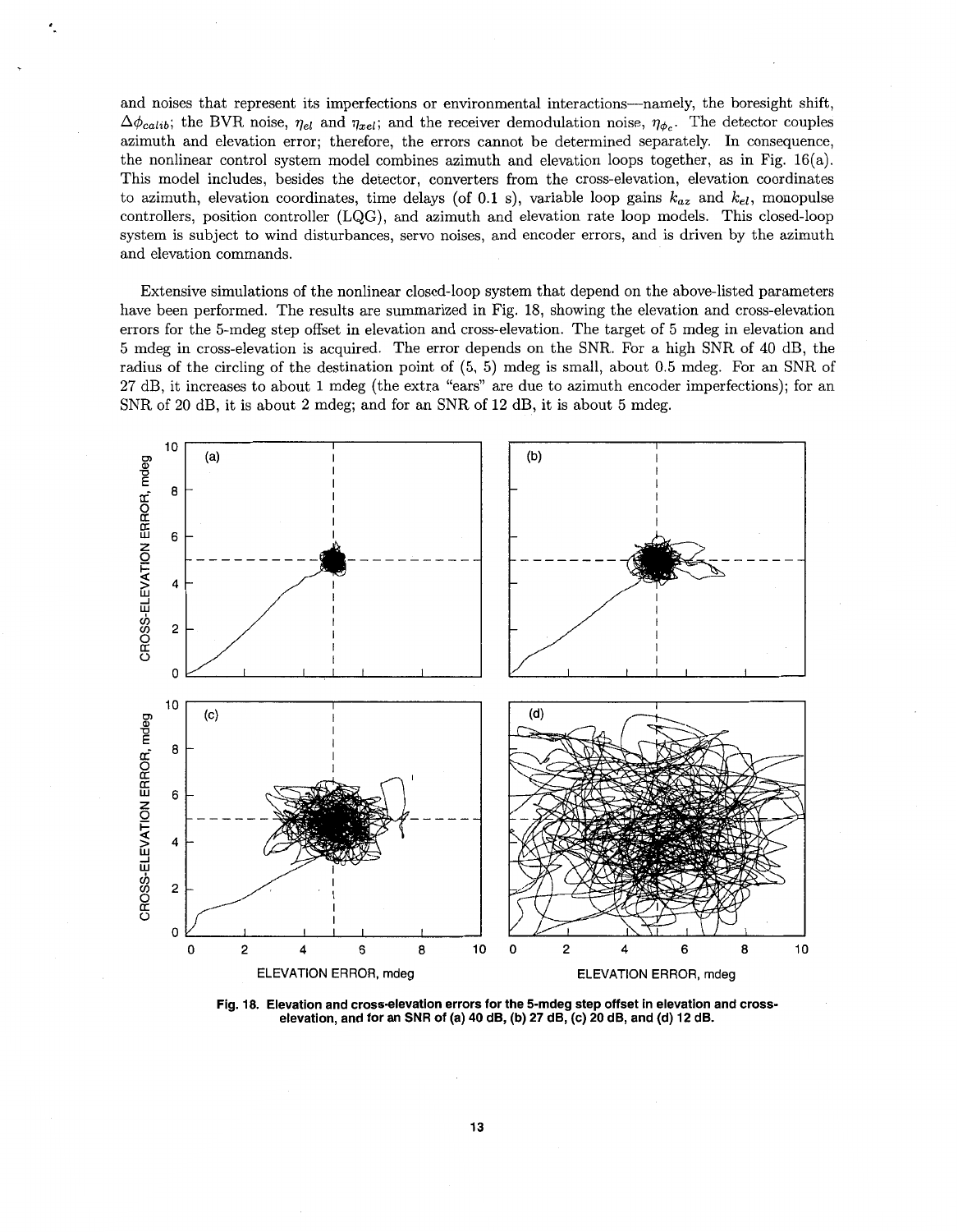The radial error  $\theta(t)$  often is used as an indicator of the system performance. It is defined as

t.

$$
\theta(t) = \sqrt{\varepsilon_{el}^2 + \varepsilon_{xel}^2}
$$

where  $\varepsilon_{el}$  and  $\varepsilon_{xel}$  are the elevation and cross-elevation errors, respectively. The mean radial error (MRE) consequently is a mean of  $\theta(t)$ :

$$
MRE = E(\theta(t))
$$

The plots of  $\theta(t)$  for different SNR ratios are shown in Figs. 19. In this figure, the histograms of the error are presented. The MRE diagram versus SNR is given in [Fig. 20.](#page-15-0)



**Fig. 19. The plots of radial error, e(f), for different SNR ratios: (a) 40 dB, (b) 27 dB,** *(c)* **20 dB, and (d) 12 dB, and its frequency counts: (e) 40 dB, (9 27 dB, (9) 20 dB, and (h) 12 dB.**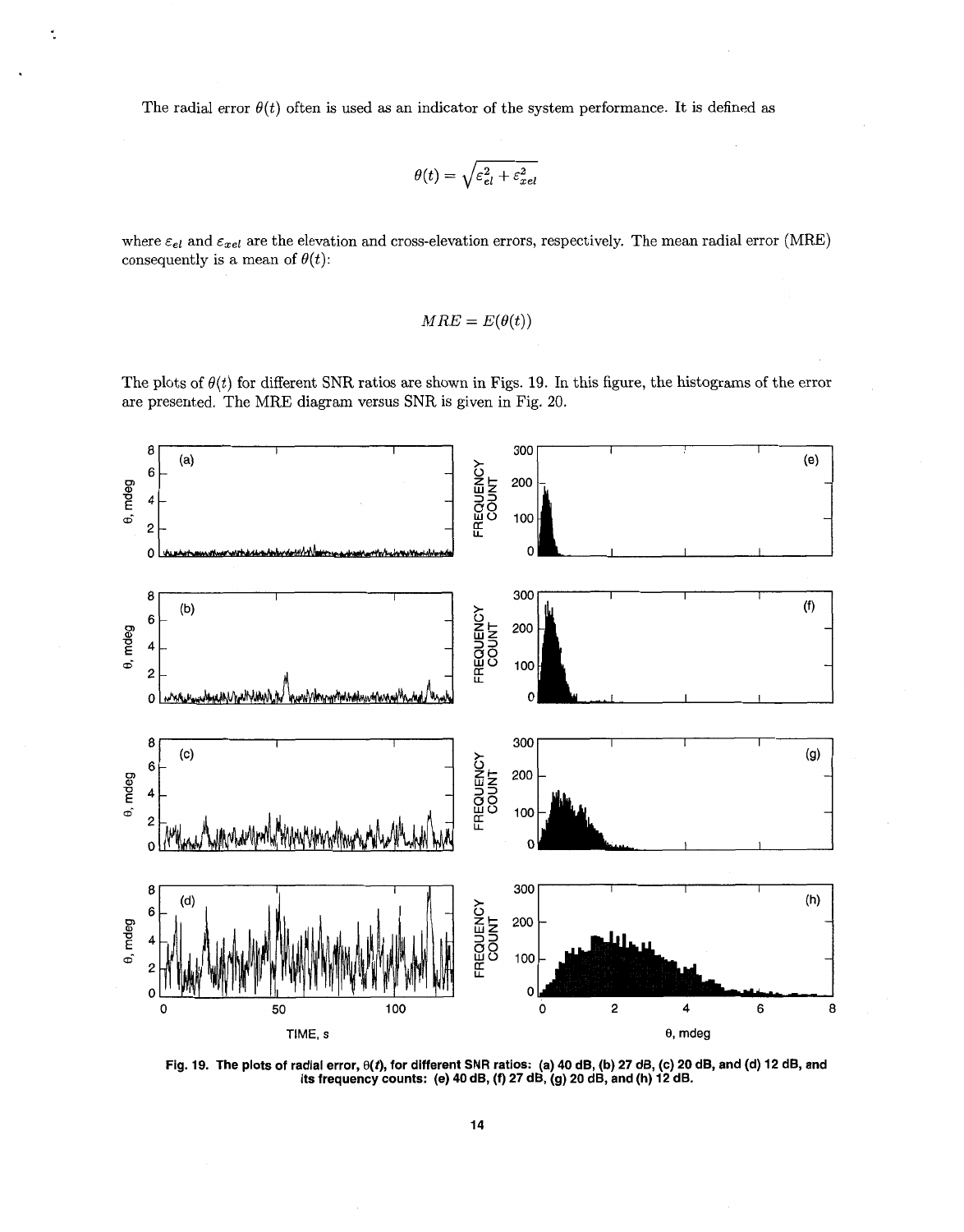<span id="page-15-0"></span>

**Fig. 20. The MRE versus SNR.** 

## **V. Conclusions**

The monopulse controller was designed and analyzed, and its performance was verified through extensive simulations. It has been shown that the 1.54-mdeg-error pointing requirement will be met if the antenna is equipped with the high-gain LQG control algorithm.

# **Acknowledgments**

We thank William Hurd for helpful discussions and Paula Brown and Luisio Prata (USC) for the models of the ideal and degraded monopulse feed and antenna patterns.

# **References**

- [l] W. Gawronski, C. Racho, and J. Mellstrom, "Application of the LQG and Feedforward Controllers for the DSN Antennas," *IEEE Trans. on Control Systems Technology,* vol. **3,** pp. 417-421, 1995.
- *[2]* W. Gawronski and J. A. Mellstrom, "Control and Dynamics of the Deep Space Network Antennas," chapter in *Control and Dynamic Systems,* ed. C. T. Leondes, vol. **63,** San Diego: Academic Press, 1994.
- **[3]** G. Biernson, *Optimal Radar Tracking Systems,* New York: Wiley, 1990.
- [4] W. Gawronski, "Wind Gust Models Derived From Field Data," *The Telecommunications and Data Acquisition Progress Report 42-123, July-September 1995,*  Jet Propulsion Laboratory, Pasadena, California, pp. **30-36,** November 15, 1995. http://tmo.jpl.nasa.gov/progress\_report/42-123/123G.pdf